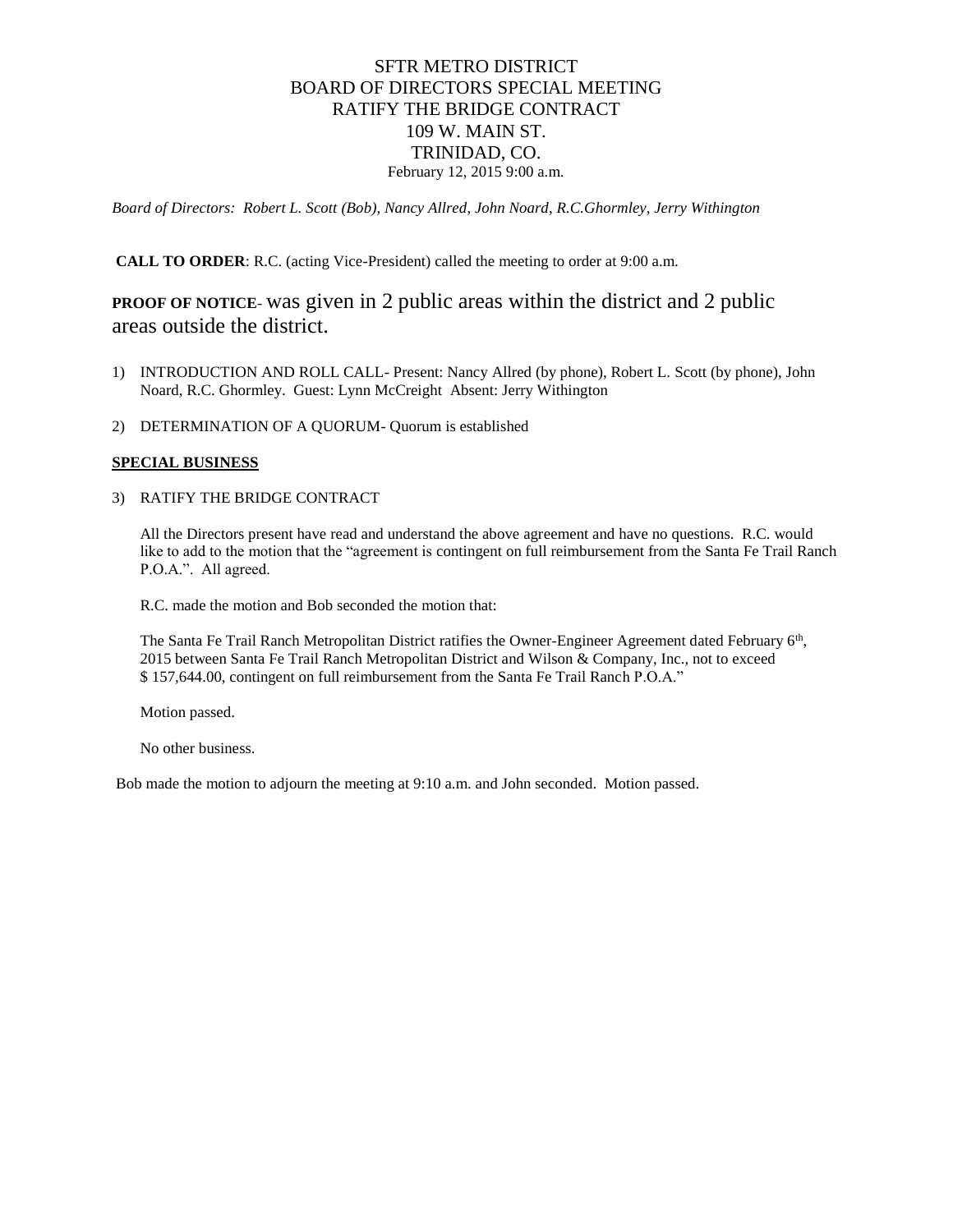## SANTA FE TRAIL RANCH METROPOLITAN DISTRICT (SFTR) SEPTEMBER 24TH, 2015 MEETING MINUTES CENTURY FINANCIAL GROUP OFFICE 109 W MAIN TRINIDAD, CO 81082

#### **MEETING MINUTES**

**Meeting called to order** by Robert L. Scott at 9:00 a.m.

**Proof of Notice**: was given in 2 public areas within the district and 2 public areas outside the district per statutory requirements.

**Roll Call**: Board Members: Robert L. Scott (Bob), Nancy Allred, R.C. Ghormley, and John Noard - Guests: Lynn McCreight

**Board Member Resignation**: Jerry Withington turned in his resignation from the board. Board Accepted with regrets and thanks to Jerry.

#### **Determination of Quorum**: Yes

**Approval of Minutes** – R.C. moved and John seconded to approve the February 12th, 2015 minutes as written, motion passed.

**Treasures Report**: Bob asked if Lynn had a cash flow. Lynn stated that the spendable cash has held fairly steady around 50,000.00. Nancy asked about the collection process for the over 120 day receivables, what liens are outstanding and the plan to collect. Lynn will add interest to the past due accounts thru December. Tax liens will be filed before the December  $10<sup>th</sup>$ County Treasurer's deadline to get them on the owners property taxes paid in 2016. Also, collection calls and letters will go out before the liens are filed. There have been 9 lot sales recently. This has reduced the past due receivables as well as produced some bond payoffs.

One of the owner's past renter's receivable was questioned that was in the over 120 day past due column. Lynn stated that two other districts were hit as well from the same renters. \$800.00 plus water debt will be transferred back to this owner's account. The owner stated that they did not believe they had to pay the amount because in Trinidad if you bill the renter the owner is not liable. Lynn will send a letter with the entire bill stating the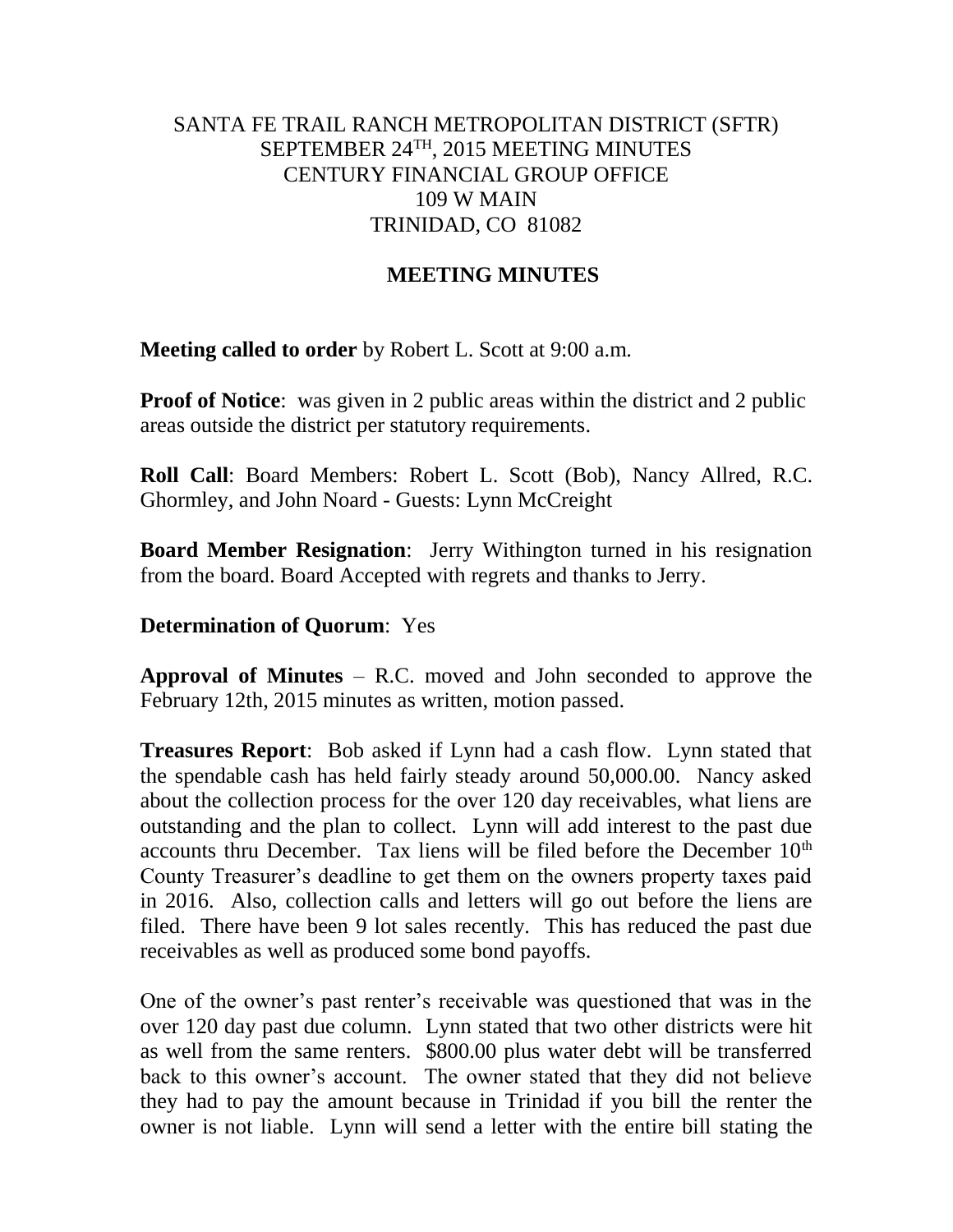fact that the Metro is a different entity, not bound by City procedure. The Metro's policy is to bill the owner, not the renter. Once any current renters move out, from then on the owners will be billed and will be responsible for collection. A few other specific receivables were discussed.

The Bond balance is \$170,000.00. The bond will be paid off with the first bond payment in 2017 of \$40,000.00 plus interest. After that money received from the owners that are still paying out the bond will be used for operating expenses. This is due to prior to 2009/2010; the bond payments were mixed in with operating funds and everything was paid out of a general fund.

Water billing has been low this year due mainly to high rain totals early in the spring and summer. October should be higher, because of dryer months. E. Jurado has been working with Lynn to track "billed water vs. purchased water.

We may need someone to haul water this winter if the lines freeze. The plan is to affect the Squirrel lane reroute before winter, hopefully to circumvent that need.

Budget vs. actual formulas need to be adjusted. It was suggested to highlight the surpluses, rather than allow them to show as negatives. Lynn will correct. Discussion on income and expenses continued.

**2016 Budget:** Nancy moved and Bob seconded to appoint Lynn as Budget Officer for the 2016 Budget. Motion passed. Lynn explained how the preliminary budget was established for the meeting. The "meter installation fees" are based on an estimated 4 new water taps in 2016. The breakdown of the \$1500.00 is \$1100.00 in parts and \$400.00 fee charged to pay to install the meter pit. If the metro installed the pit, the \$400.00 covers the expenses related to that installation. Fuel reimbursements need to be increased to \$7000.00 as well as Repairs and Maintenance needs to be increased to \$50,000.00. SCADA budget forecast: All but \$ 2000.00 of the estimated \$ 26,500.00 (put into capital Expenditure) is Repair and Maintenance expense. Also, the backhoe may need to be repairs in 2016

The meter costs (meters are in inventory on the balance sheet) per installation will be transferred from inventory to Repairs and Maintenance at year end after the yearend inventory.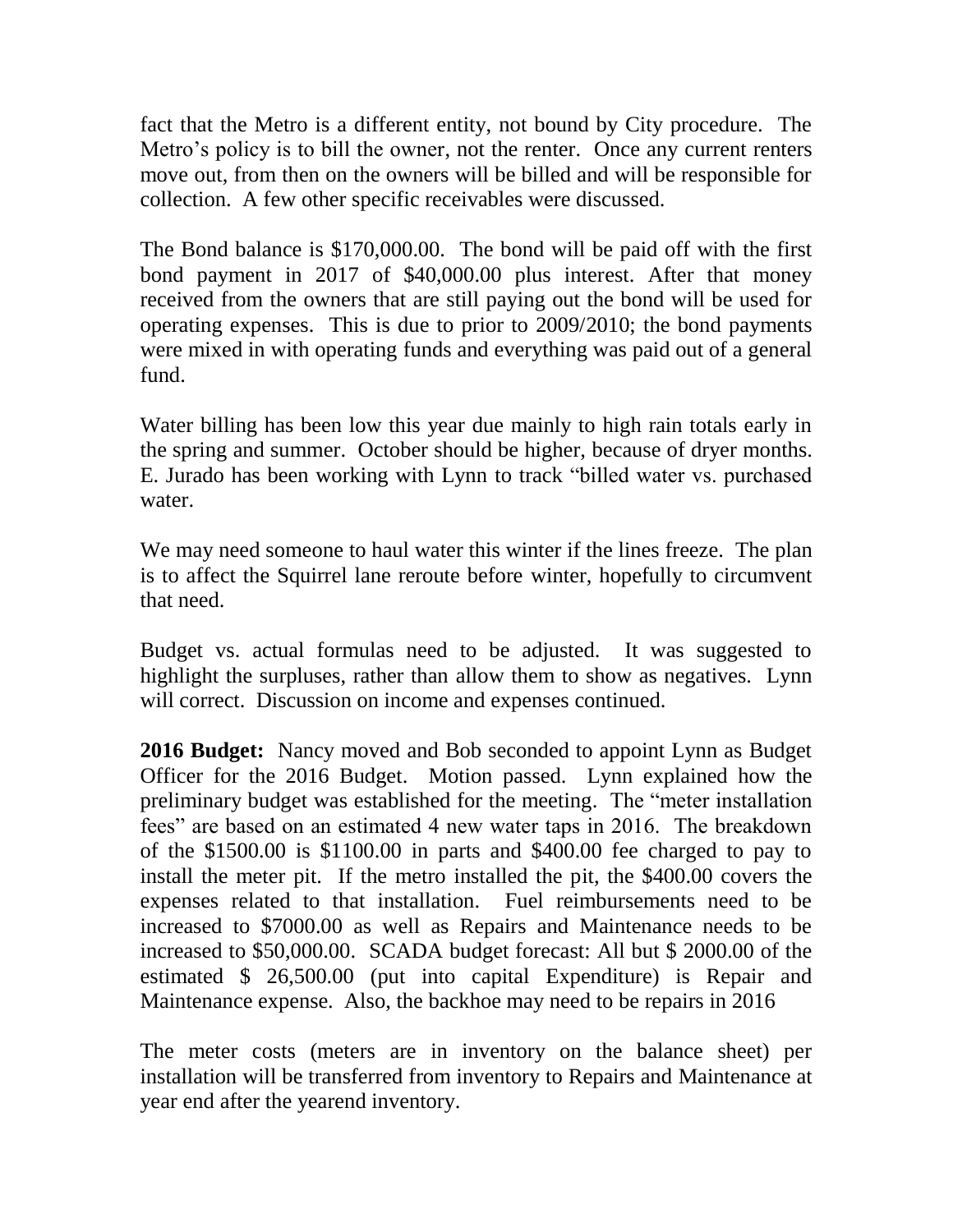The plant investment fees paid to the City for new water taps recently increased from \$5150.00 to \$5700.00. The estimated plant investment fee increase is based on the 4 new estimated taps x \$5700.00.

The new Net Income on the preliminary budget will be \$13040.93 after the two changes and leaving the Capital Expenditure estimate at \$10,000.00.

The "Notice of Budget Hearing" will need to be published in the October 15<sup>th</sup> newspaper. The District will hold the Budget Hearing on Thursday, December 3rd, 2015.

Bob confirmed that the 2015 budget will need to be amended in December due to budget overages in some areas such as more income from water tap fees, bank fees due to more credit card usage by owners, etc.

# **SCADA:**

R.C. reported that the SCADA system is experiencing some PLC lockups and intermittent interference. The causes are unknown at this time. It was suggested that it could be Secom's equipment on Tank 1 causing the interference. John Sanders and R.C. will request more information as to what C-Com's equipment does and the effects it has on the area and the SCADA system. Diagnostic equipment and efforts will likely be required to pinpoint and rectify the problem.

## **Old Business:**

**Bridge:** The bridge replacement project is on schedule and on budget. There will be a presentation of the progress and projections of the bridge project at the POA Annual Meeting, October 3<sup>rd</sup>, 9 a.m. held at the Pioneer Room at TSJC.

Nancy confirmed that the paperwork to transfer the bridge to the Metro District has been made official and recorded with the County. Lynn stated that the auditor said the Bridge Asset can be moved from the POA to the Metro books, either original amount including to-date depreciation or the current depreciated value. Either way the Metro will continue to depreciate the Bridge for the remainder of its estimated life or its destruction, whichever comes first.

**Charge for leak issues w/owners**: R.C. moved and Bob seconded to charge a \$ 75.00 fee to any owner calling for the services of a Metro member to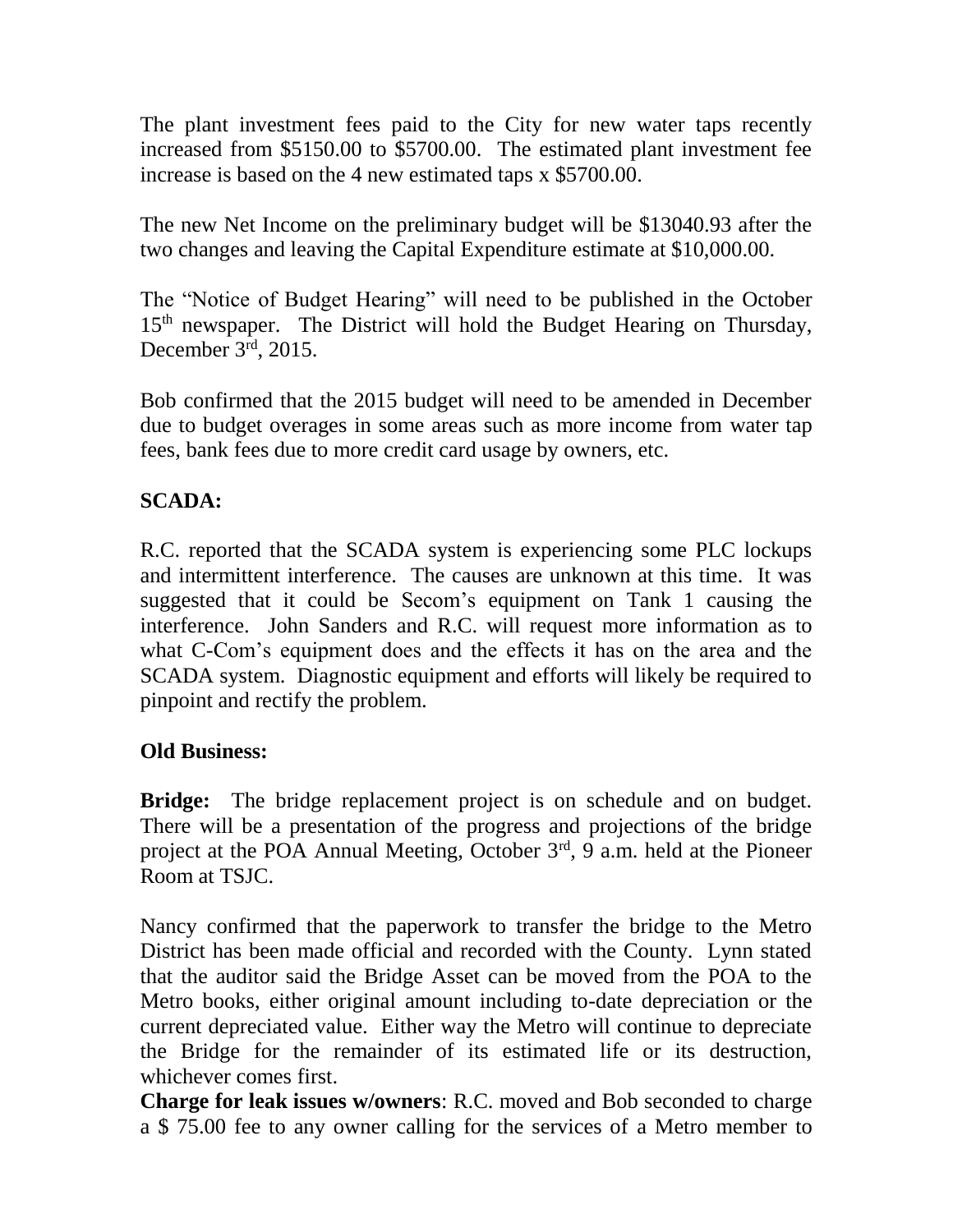assist with their water system problem with the conclusion it is the owners responsibility vs. the Metro's responsibility to correct the problem. Motion passed. The policy of charging users for requested service calls when the issue is not a Metro problem has been posted on the SFTR Website since 1/18/15 (Binocular Item Last Line).

## **NEW BUSINESS**

**Board Member Appointment**: Bob moved and Nancy seconded to appoint Rick Kinder to fill the Board seat previously held by Jerry Withington until the next scheduled election, per statue. Motion passed. Rick was unable to attend the today's meeting.

**Voice Radio Repeater**: The owner of the lot/building hosting the ranch's current voice repeater has stated the equipment can remain on the property until further notice. Other options were discussed for future reference.

R.C. moved to adjourn the meeting. Nancy seconded. Meeting Adjourned at 10:20 am.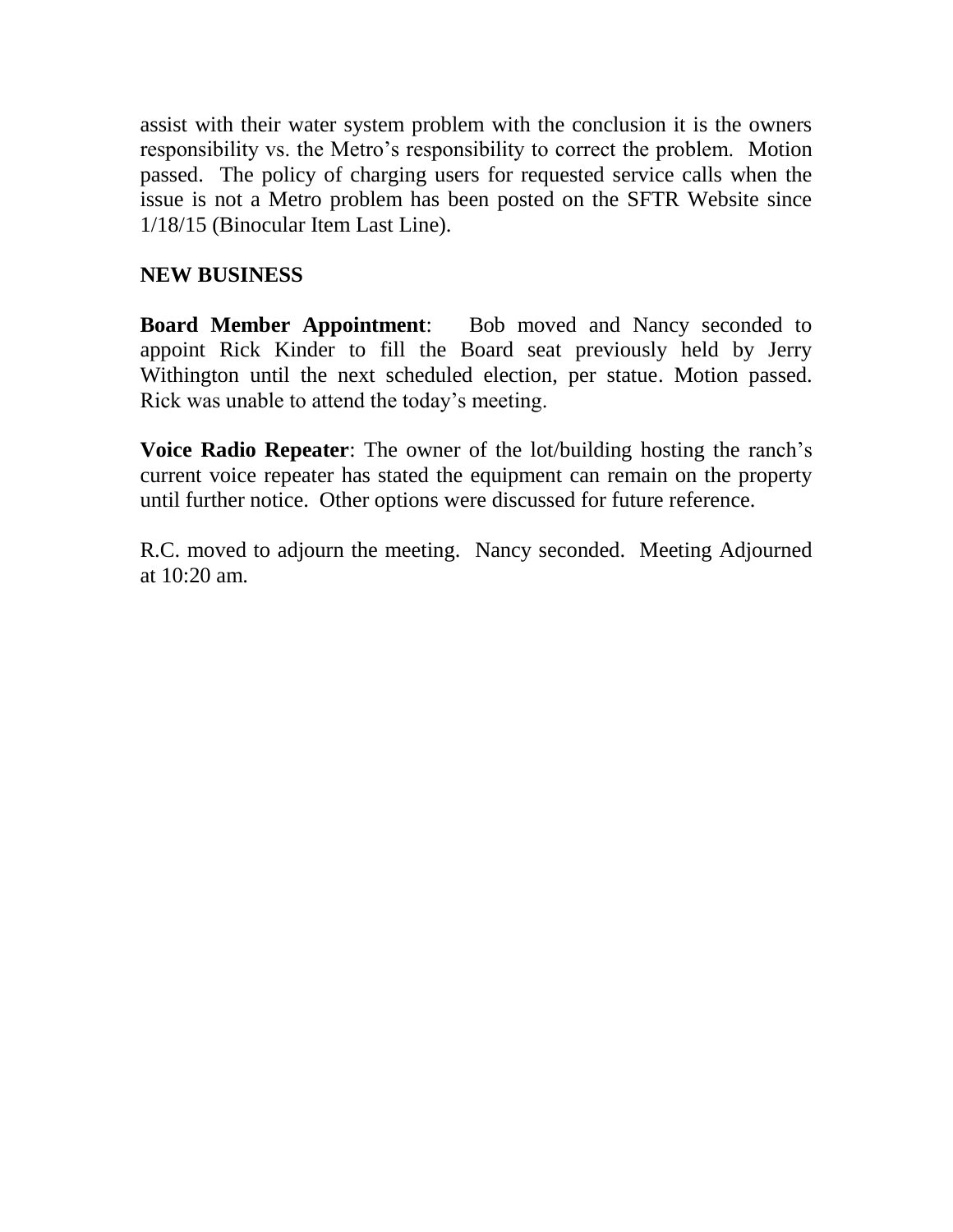## SANTA FE TRAIL RANCH METROPOLITAN DISTRICT (SFTR) DECEMBER 3RD, 2015 BUDGET HEARING MEETING MINUTES CENTURY FINANCIAL GROUP OFFICE 109 W MAIN TRINIDAD, CO 81082

#### **MEETING MINUTES**

**Meeting called to order** by Robert L. Scott at 9:00 a.m.

**Proof of Notice**: was given in 2 public areas within the district and 2 public areas outside the district per statutory requirements.

**Roll Call**: Board Members: Robert L. Scott (Bob), Nancy Allred, R.C. Ghormley, Rick Kinder and John Noard - Bookkeeper: Lynn McCreight

#### **Determination of Quorum**: Yes

**Approval of Minutes** – R.C. moved and Nancy seconded to approve the September 24th, 2015 minutes as written, motion passed.

**Treasures Report**: Lynn informed the board that the Santa Fe Trail Ranch bridge has been added to the Balance Sheet in the Fixed Assets, Accumulated Depreciation and Metro Assets Transferred (Net value is \$ 21,640.00). Nancy questioned and Lynn confirmed if total cash being low was due to the metro paying Wilson & Company and not yet depositing the P.O.A. reimbursement check. There is a slight difference between what the P.O.A. reimbursed and what Wilson & Company Billed. The reimbursement is higher. Water sales are more than water purchases. Expenses are all down. Heath Andreatta Excavation billed the P.O.A. instead of the Metro. John said some of Heath's bills were paid from the P.O.A. road budget. Nancy will forward that bill to Lynn. Bob stated that lot J5 has an interested buyer and asked what it would take to get City water to his property. The initial bond amount was \$ 4054.05 but when calculated previous with all assessments and running the lines it could be \$ 30,000.00 or more. He will use the previous estimate. Credit card fees are high. The Metro does not charge a fee for using the credit cards. Fees could be assessed in the future but could discourage owners from paying with a credit card since they are billed quarterly. The Budget vs. Actual report was discussed.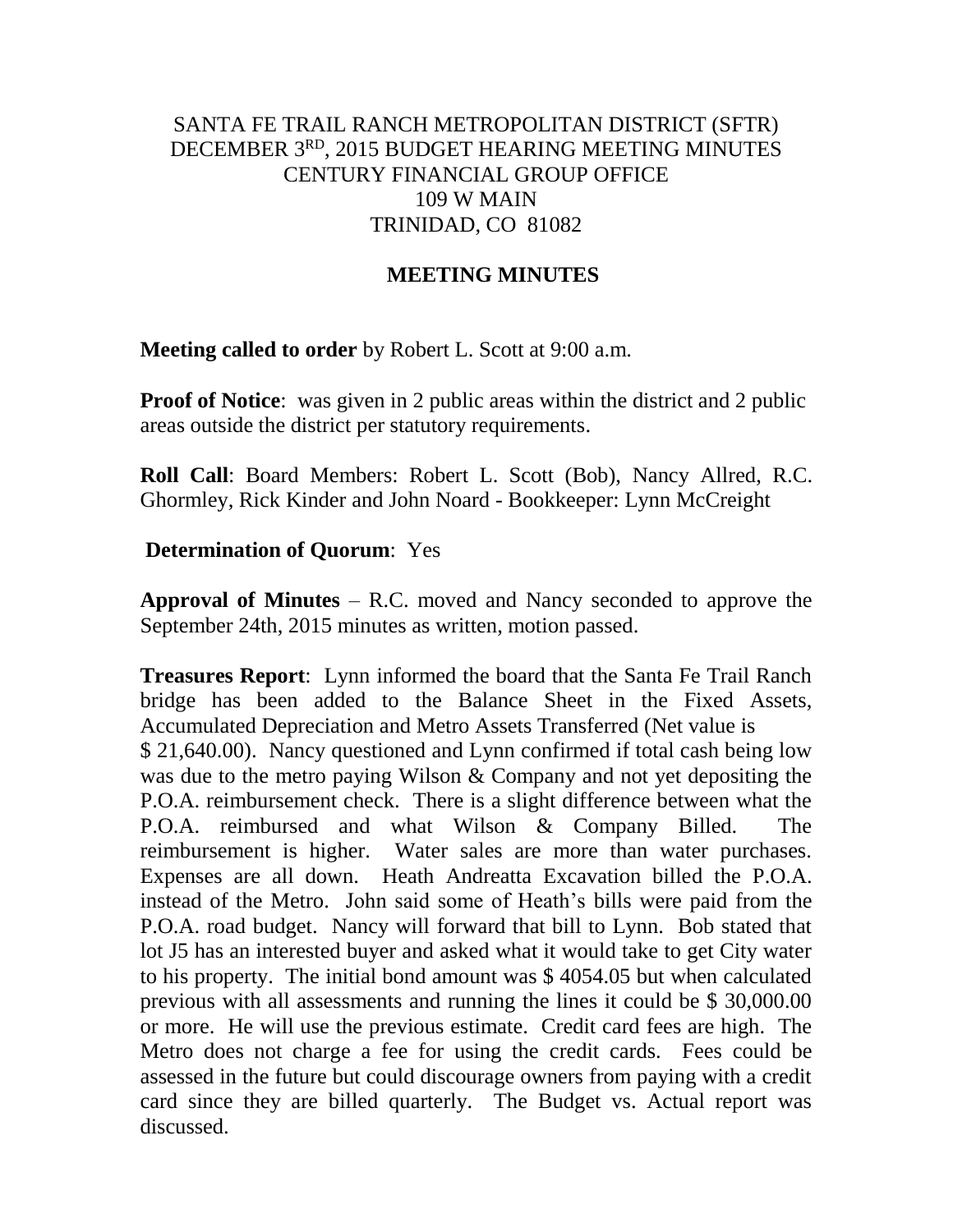**2016 Budget:** The 2016 preliminary budget was discussed. RC questioned the Capital Expenditure budget. SCADA is what usually goes into the Capital Expenditures and there should not be \$ 10,000.00 spending on SCADA in 2016. Because the Net Income is over \$13,000.00, it is safe to leave the \$10,000.00 in the Capital Expenditure Budget. The number of taps was discussed. After discussion, Nancy moved to approve the 2016 Budget as reported, RC seconded. Motion passed.

**Budget Amendment**: Lynn stated that she will amend the 2015 Budget with the state toward the end of December.

**SCADA:** RC stated that the SCADA system is working and that he and John Sanders are working on some minor issues in the system.

**Disinfection**: Rick stated that he has continued to double up on the Chlorine to keep it between .2 and 4.0 mg/L. Bob stated he could manually turn on the pumps to run the Chlorine thru the tanks. There is a sanitary survey Wednesday the 9<sup>th</sup> of December. All tanks will be surveyed. The state has been pushing to get Standard Operating Procedures in place. Bob was given by the Colorado Rural Water Association a pdf file, which Bob converted to a word document, which is a fill in the blank S.O.P. Discussion followed. It was noted that other Districts have a paid person to maintain their water lines.

## **OLD BUSINESS:**

**Vice President:** John brought it to the attention that since Jerry Withington resigned from the board, the board does not have a Vice President. RC moved to appoint Rick Kinder as Vice President, Bob seconded. Motion passed.

**Signature Card**: It was decided to add Rick Kinder to the signature card. Lynn will handle the paperwork.

## **NEW BUSINESS:**

**Election:** Nancy moved and Bob seconded to appoint Lynn D. McCreight as 2016 Election Official. It was confirmed that the Metro will have to have an election in 2016. Since the bridge now belongs to the Metro and it has been determined by the P.O.A. that bonds will be needed to fund the actual construction of the bridge**.** By law the qualified voters of the Metro need to